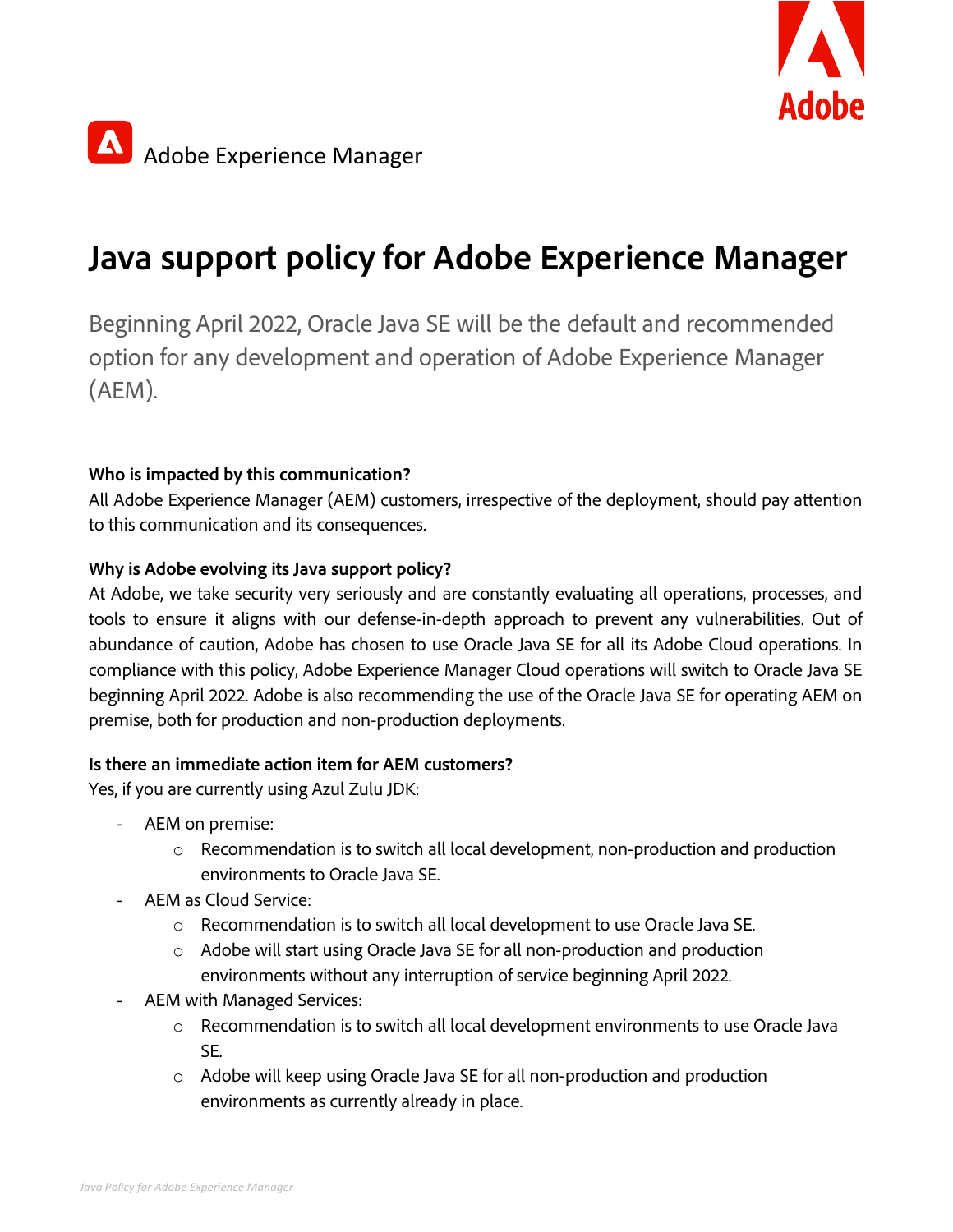#### **Is there a pricing impact with this update?**

No, there is no financial consequence for AEM customers as a result of this announcement, providing all AEM operations are switched to using the Oracle Java SE. Adobe supports its customers by providing downloadable releases and support for the Oracle Java SE Long Term Support (LTS) releases.

#### **Where can I access the latest release of Oracle Java SE JDK?**

The latest release and LTS maintenance updates for the Oracle Java SE JDK can be downloaded from the Adobe Software Distribution portal https://experience.adobe.com/downloads.

#### **How do I switch to Oracle Java SE from my Adobe Cloud Manager pipelines?**

You can use Maven Toolchain Plugin to select a specific JDK. Please find instructions in the Cloud Manager documentation (https://experienceleague.adobe.com/docs/experience-manager-cloudservice/content/implementing/using-cloud-manager/create-application-project/build-environmentdetails.html?lang=en#using-java-support). Beginning April 2022, Oracle Java SE will be automatically set as the default value in Cloud Manager.

#### **Can I continue to use Azul Zulu JDK?**

Yes, AEM on-premise deployments can still be operated with the Azul Zulu JDK , as per the technical requirements documentation (https://experienceleague.adobe.com/docs/experience-manager-65/deploying/introduction/technical-requirements.html), similar to what we provide for other JDKs such as IBM's JDK. However, Adobe will no longer provide support and distribution of the Azul Zulu JDK LTS releases. Support and distribution of the Azul Zulu JDK LTS releases will have to be licensed directly with Azul by our customers.

#### **Do I need to contract direct support from Oracle for AEM?**

No, AEM provides support for the Oracle Java SE and does not need a direct support contract with Oracle. The support covers the use of all Oracle Java SE releases, current and future, for AEM customers to run their AEM applications.

#### **Can Oracle Java SE be used for the tools allowing my customer to build and to compile AEM applications?**

Oracle Java SE may be used to compile Java code to be deployed to an AEM server running with the Oracle Java SE. However, the Oracle Java SE cannot be used as such for running third party applications like Jenkins or other Java-based applications, that require their own license.

# **Can Oracle Java SE be used to run my JEE AEM Forms server?**

Yes.

# **Can Oracle Java SE distributed by Adobe be used to run non-AEM applications hosted by the same application server used for running AEM?**

No. Oracle Java SE distributed by Adobe is only to be used for AEM development.

**Do I still have to accept an Oracle license agreement when they download Oracle Java SE?** You can download the software from https://experience.adobe.com/downloads where you can view and accept the Oracle terms of use.